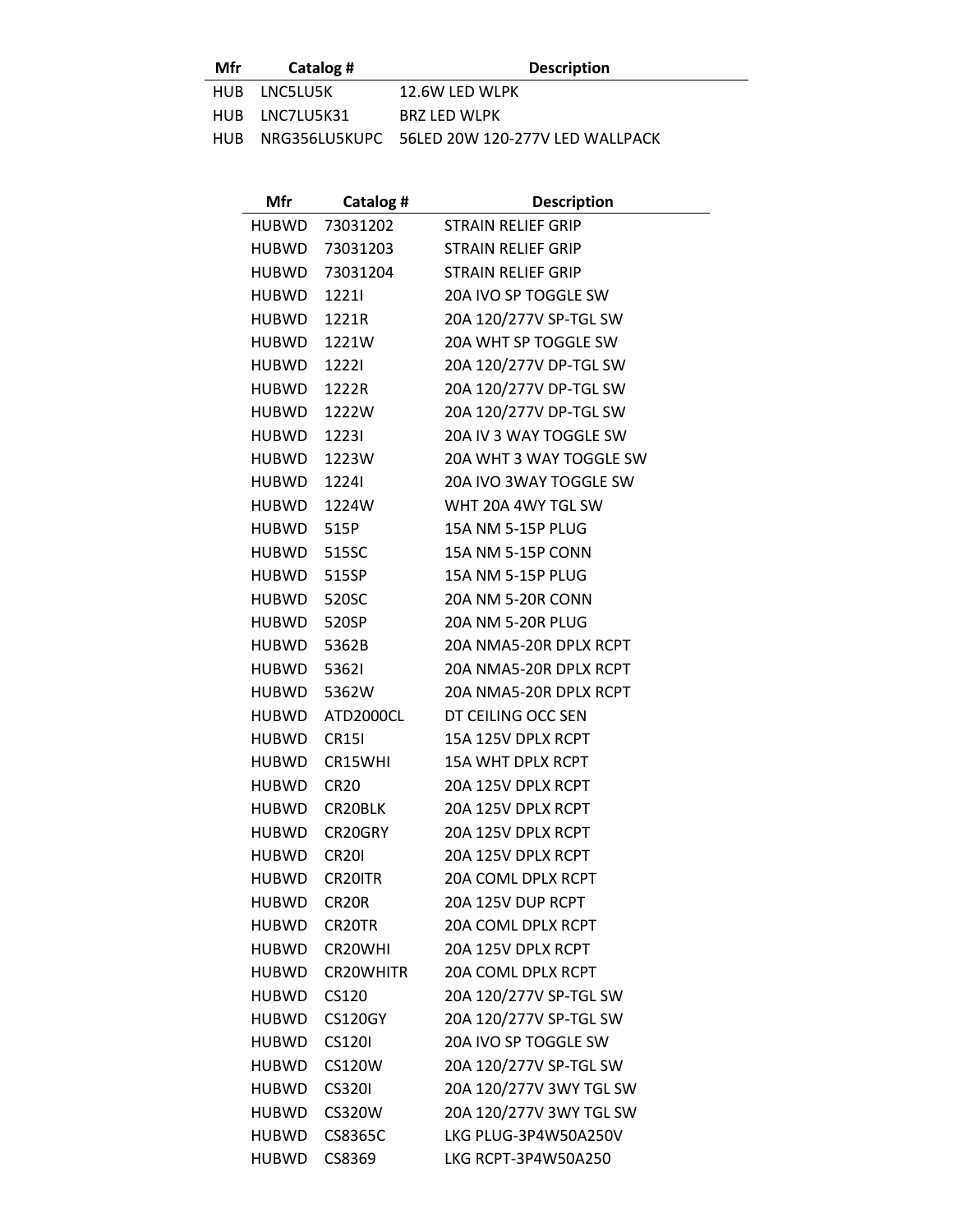| HUBWD       | <b>CSB420W</b>    | 20A 120/277V 4WY TGL S                    |
|-------------|-------------------|-------------------------------------------|
|             | HUBWD GFBFST20W   | 20A/125V WHT FACELESS GFI                 |
|             | HUBWD GFR8300SGI  | 20A/125V IND GFCI                         |
|             | HUBWD GFR8300SGR  | 20A 125V GFCI RCPT                        |
|             | HUBWD GFR8300SGW  | 20A/125V IND GFCI                         |
|             | HUBWD GFRST15LA   | 15A COM SLF-TST RCPT                      |
|             | HUBWD GFRST15W    | 15A 125V GFCI RCPT                        |
|             | HUBWD GFRST20I    | 20A COM SLF-TST RCPT                      |
|             | HUBWD GFRST20W    | 20AMP SELF TEST GFI                       |
|             | HUBWD GFRST83I    | 20A 125V GFCI RCPT                        |
|             | HUBWD GFRST83R    | 20A 125V GFCI RCPT                        |
|             | HUBWD GFRST83W    | 20A 125V GFCI RCPT                        |
|             | HUBWD GFTR15I     | 15A 125V TMPR RES GFCI                    |
|             | HUBWD GFTR20GY    | 20A 125V TMPR RES GFCI                    |
|             |                   | HUBWD GFTWRST15BK 15A 125V TMPR RES GFCI  |
|             | HUBWD GFTWRST15LA | 15A 125V TMPR RES GFCI                    |
|             | HUBWD GFTWRST15W  | 15A 125V TMPR RES GFCI                    |
|             | HUBWD GFTWRST20   | 20A 125V GFCI RCPT BROWN                  |
|             | HUBWD GFTWRST20BK | 20A COM SLF-TST RCPT                      |
|             | HUBWD GFTWRST20I  | 20A 125V TMPR RES GFCI                    |
|             | HUBWD GFTWRST20W  | 20A 125V TMPR RES GFCI                    |
| HUBWD H0501 |                   | 1/2 INS STR CONN                          |
| HUBWD H0751 |                   | 3/4 INS STR CONN                          |
| HUBWD H1001 |                   | 1-IN INS STR CONN                         |
|             | HUBWD HBL1221PL   | SP 20A RED AC SW                          |
|             | HUBWD HBL1556I    | SPDT 15A CONT SW                          |
|             | HUBWD HBL2310     | <b>L5-20R SINGLE RECP</b>                 |
|             | HUBWD HBL2320     | <b>L6-20R SINGLE RECP DCN</b>             |
|             | HUBWD HBL2510     | LKG RCPT-NMA L21-20R                      |
|             | HUBWD HBL2511     | GRD LKG PLUG-N L21-20P                    |
| HUBWD       | HBL2610           | <b>L5-30R SINGLE RECP</b>                 |
| HUBWD       | HBL2620           | LKG RCPT-NMA L6-30R                       |
| HUBWD       | HBL2620M7         | LKG RCPT, 30A, 250V, BK, BULK 100<br>SCR. |
| HUBWD       | HBL2640           | LKG RCPT-NMA L8-30R                       |
| HUBWD       | HBL2720           | LKG RCPT-NMA L15-30R                      |
| HUBWD       | HBL2810           | LKG RCPT-NMA L21-30R                      |
| HUBWD       | HBL2811           | GRD LKG PLUG-N L21-30P                    |
| HUBWD       | HBL3032           | DP 30A BRN PL SW                          |
| HUBWD       | HBL360C6W         | CONN-2P3W60A250VAC                        |
| HUBWD       | <b>HBL420</b>     | RCPT 20A125V NEMA5-20R                    |
| HUBWD       | <b>HBL460C9W</b>  | 60A 3P 4W 3PH 250V CONNECTOR              |
| HUBWD       | HBL50SC           | SQ COVER PLATE FOR 50A                    |
| HUBWD       | HBL5362           | DPLX RCPT NEMA5-20R                       |
| HUBWD       | HBL5461I          | <b>SGL RCPT NEMA6-20R</b>                 |
| HUBWD       | HBL5461W          | <b>SGL RCPT NEMA6-20R</b>                 |
| HUBWD       | <b>HBL5466C</b>   | PLUG-NEMA6-20P                            |
| HUBWD       | <b>HBL5662</b>    | GRD DPLX RCPT-NMA6-15R                    |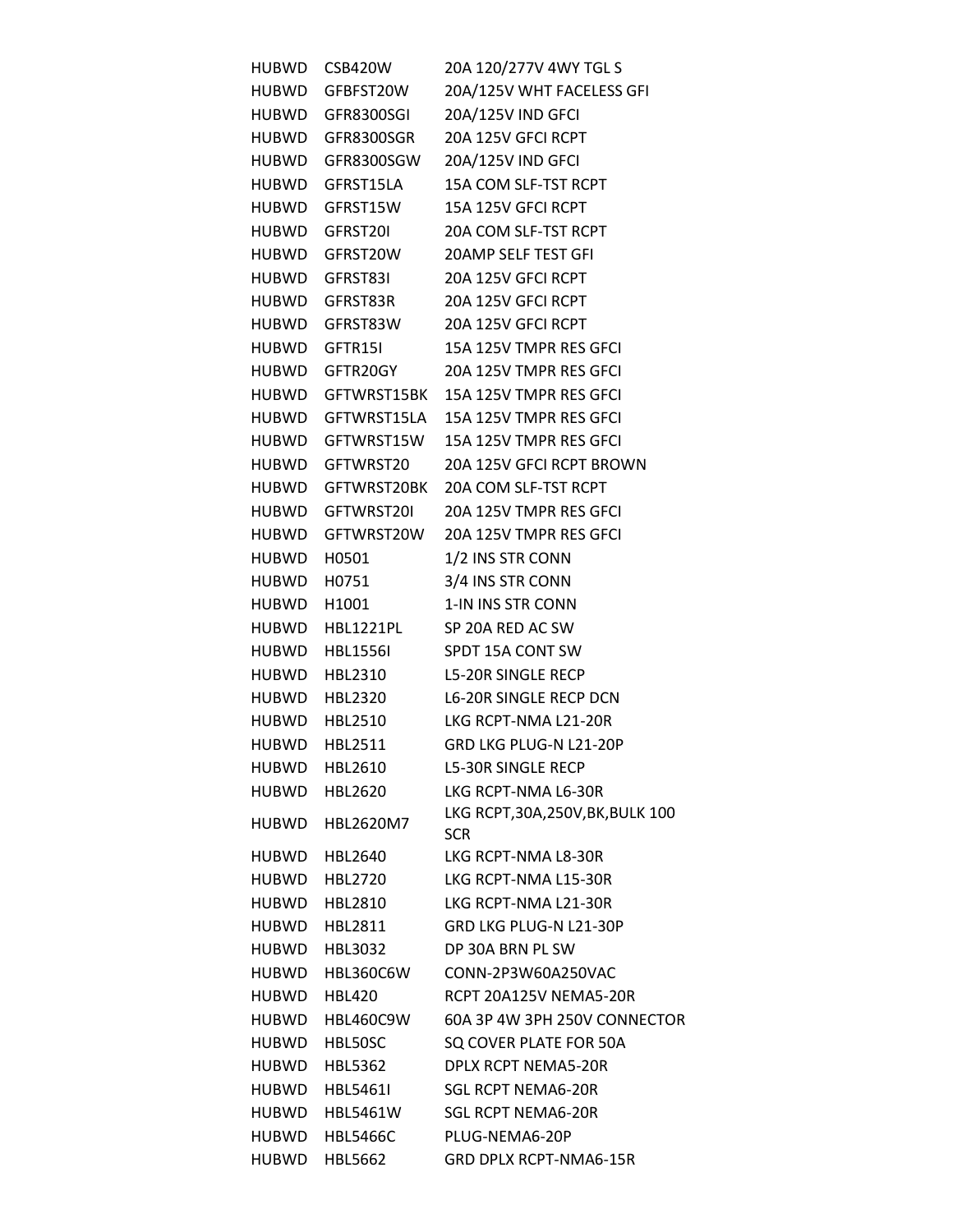| HUBWD        | <b>HBL8215C</b> | HOSP PLUG-NEMA5-15P           |
|--------------|-----------------|-------------------------------|
| <b>HUBWD</b> | HBL8219C        | <b>HOSP CONN-NEMA5-15R</b>    |
| <b>HUBWD</b> | <b>HBL8300</b>  | DPLX RCPT-NEMA5-20R           |
| <b>HUBWD</b> | <b>HBL8300I</b> | DPLX RCPT-NEMA5-20R           |
| <b>HUBWD</b> | HBL8300RED      | <b>DPLX RCPT NEMA5-20R</b>    |
| <b>HUBWD</b> | HBL8300SGIA     | 20A 125V DPLX RCPT            |
| <b>HUBWD</b> | HBL8300SGRA     | 20A 125V DPLX RCPT            |
| <b>HUBWD</b> | <b>HBL8300W</b> | DPLX RCPT NEMA5-20R           |
| <b>HUBWD</b> | <b>HBL8315C</b> | <b>HOSP PLUG-NEMA5-20P</b>    |
| <b>HUBWD</b> | <b>HBL8319C</b> | <b>HOSP CONN-NEMA5-20R</b>    |
| <b>HUBWD</b> | <b>HBL8450A</b> | <b>GRD RCPT NEMA15-50R</b>    |
| <b>HUBWD</b> | <b>HBL8451C</b> | PLUG NEMA15-50P               |
| <b>HUBWD</b> | IG20CR          | ORG 20A IG RCPT               |
| <b>HUBWD</b> | IG2810          | RCPT-NMA L21-30R              |
| <b>HUBWD</b> | L1420C          | NEMA L14-20C CONNECTOR        |
| <b>HUBWD</b> | L1420P          | NEMA L14-20P PLUG             |
| <b>HUBWD</b> | L1420R          | NEMA L14-20R RECEPTACLE       |
| <b>HUBWD</b> | L1430C          | NEMA L14-30C CONNECTOR        |
| <b>HUBWD</b> | L1430P          | NEMA L14-30P PLUG             |
| <b>HUBWD</b> | L1430R          | NEMA L14-30R RECEPTACLE       |
| <b>HUBWD</b> | L1520C          | NEMA L15-20C CONNECTOR        |
| <b>HUBWD</b> | L1520P          | NEMA L15-20P PLUG             |
| <b>HUBWD</b> | L1520R          | NEMA L15-20R RECEPTACLE       |
| <b>HUBWD</b> | L1530C          | NEMA L15-30C CONNECTOR        |
| <b>HUBWD</b> | L1530P          | NEMA L15-30P PLUG             |
| <b>HUBWD</b> | L1530R          | NEMA L15-30R RECEPTACLE       |
| <b>HUBWD</b> | L1620P          | NEMA L16-20P PLUG             |
| <b>HUBWD</b> | L1620R          | NEMA L16-20R RECEPTACLE       |
| <b>HUBWD</b> | L515C           | 15A 125V NM L5-15R CONN       |
| <b>HUBWD</b> | L515P           | 15A 125V NM L5-15R PLUG       |
| <b>HUBWD</b> | L515R           | 15A 125V NM L5-15R RCPT       |
| <b>HUBWD</b> | L520C           | <b>NEMA L5-20R CONNECTOR</b>  |
| HUBWD        | L520P           | NEMA L5-20P PLUG              |
| <b>HUBWD</b> | <b>L520R</b>    | <b>NEMA L5-20R RECEPTACLE</b> |
| <b>HUBWD</b> | L530C           | NEMA L5-30C CONNECTOR         |
| <b>HUBWD</b> | L530P           | <b>NEMA L5-30P PLUG</b>       |
| <b>HUBWD</b> | <b>L530R</b>    | <b>NEMA L5-30R RECEPTACLE</b> |
| <b>HUBWD</b> | L620C           | NEMA L6-20C CONNECTOR         |
| <b>HUBWD</b> | L620P           | NEMA L6-20P PLUG              |
| <b>HUBWD</b> | L620R           | NEMA L6-20R RECEPTACLE        |
| <b>HUBWD</b> | L630C           | NEMA L6-30C CONNECTOR         |
| <b>HUBWD</b> | L630P           | NEMA L6-30P PLUG              |
| <b>HUBWD</b> | L630R           | <b>NEMA L6-30R RECEPTACLE</b> |
| <b>HUBWD</b> | NP33W           | <b>3G WALLPLATE</b>           |
| HUBWD        | <b>NP720W</b>   | <b>1G WALLPLATE</b>           |
| <b>HUBWD</b> | NP8W            | <b>1G WALLPLATE</b>           |
| HUBWD        | <b>NPJ126I</b>  | M-SIZE 2G WALLPLATE           |
| HUBWD        | NPJ126W         | M-SIZE 2G WALLPLATE           |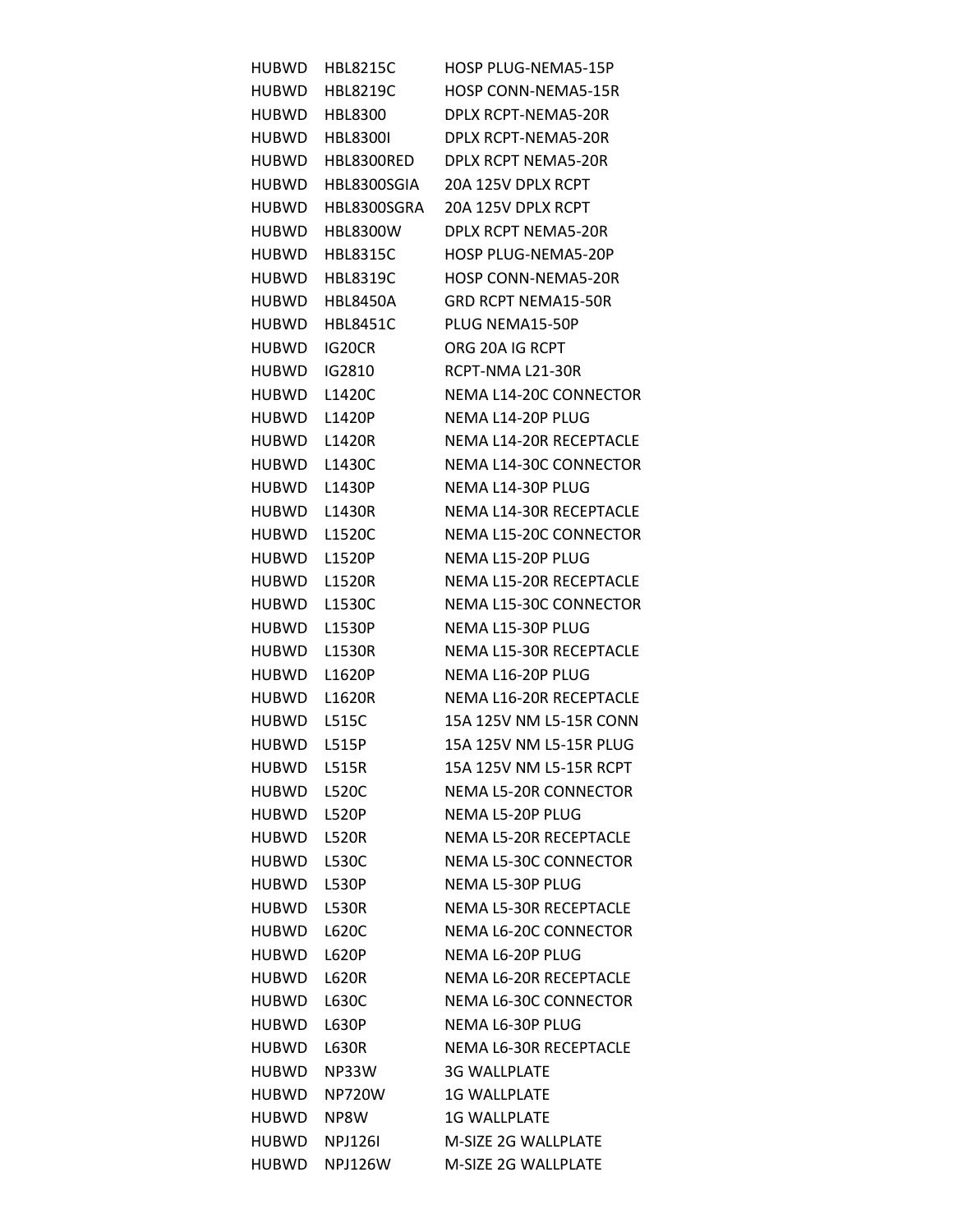| HUBWD.       | NPJ13BK        | M-SIZE 1G WALLPLATE        |
|--------------|----------------|----------------------------|
| HUBWD        | <b>NPJ131</b>  | <b>M-SIZE 1G WALLPLATE</b> |
|              | HUBWD NPJ13LA  | M-SIZE 1G WALLPLATE        |
| HUBWD NPJ13W |                | M-SIZE 1G WALLPLATE        |
| HUBWD        | NPJ18R         | <b>2G WALLPLATE</b>        |
| HUBWD        | NPJ18W         | <b>M-SIZE 2G WALLPLATE</b> |
| HUBWD        | NPJ1BK         | M-SIZE 1G WALLPLATE        |
| HUBWD        | NPJ1GY         | <b>M-SIZE 1G WALLPLATE</b> |
| HUBWD        | NPJ11          | M-SIZE 1G WALLPLATE        |
| HUBWD        | NPJ1LA         | M-SIZE 1G WALLPLATE        |
| HUBWD        | NPJ1R          | <b>1G TGL WALLPLATE</b>    |
| HUBWD        | NPJ1W          | M-SIZE 1G WALLPLATE        |
| HUBWD        | <b>NPJ231</b>  | M-SIZE 2G WALLPLATE        |
| HUBWD        | NPJ23W         | M-SIZE 2G WALLPLATE        |
| HUBWD        | NPJ262BK       | M-SIZE 2G WALLPLATE        |
| HUBWD        | NPJ2621        | M-SIZE 2G WALLPLATE        |
| HUBWD        | NPJ262LA       | <b>M-SIZE 2G WALLPLATE</b> |
| HUBWD        | NPJ262W        | M-SIZE 2G WALLPLATE        |
| HUBWD        | NPJ263BK       | M-SIZE 3G WALLPLATE        |
| HUBWD        | NPJ2631        | M-SIZE 3G WALLPLATE        |
| HUBWD        | NPJ263LA       | M-SIZE 3G WALLPLATE        |
| HUBWD-       | NPJ263W        | M-SIZE 3G WALLPLATE        |
| HUBWD        | NPJ2641        | M-SIZE 4G WALLPLATE        |
| HUBWD        | NPJ264LA       | M-SIZE 4G WALLPLATE        |
| HUBWD        | NPJ264W        | M-SIZE 4G WALLPLATE        |
| HUBWD        | NPJ26I         | <b>M-SIZE 1G WALLPLATE</b> |
| HUBWD        | NPJ26LA        | M-SIZE 1G WALLPLATE        |
| HUBWD        | NPJ26W         | M-SIZE 1G WALLPLATE        |
| HUBWD        | NPJ28W         | M-SIZE 3G WALLPLATE        |
| HUBWD        | NPJ2BK         | M-SIZE 2G WALLPLATE        |
| <b>HUBWD</b> | NPJ2I          | M-SIZE 2G WALLPLATE        |
| HUBWD        | NPJ2W          | M-SIZE 2G WALLPLATE        |
| HUBWD        | NPJ3LA         | M-SIZE 3G WALLPLATE        |
| HUBWD        | NPJ3W          | M-SIZE 3G WALLPLATE        |
| HUBWD        | NPJ4W          | M-SIZE 4G WALLPLATE        |
| HUBWD-       | <b>NPJ703W</b> | M-SIZE 2G WALLPLATE        |
| <b>HUBWD</b> | NPJ7I          | M-SIZE 1G WALLPLATE        |
| HUBWD.       | NPJ7W          | <b>M-SIZE 1G WALLPLATE</b> |
| HUBWD        | NPJ8           | M-SIZE 1G WALLPLATE        |
| HUBWD.       | NPJ8261        | M-SIZE 2G WALLPLATE        |
| HUBWD        | <b>NPJ826W</b> | M-SIZE 2G WALLPLATE        |
| HUBWD.       | <b>NPJ821</b>  | <b>M-SIZE 2G WALLPLATE</b> |
| HUBWD.       | NPJ82R         | RED MDSZ 2G DPX WLPLT      |
| HUBWD-       | NPJ82W         | M-SIZE 2G WALLPLATE        |
| HUBWD        | NPJ8BK         | M-SIZE 1G WALLPLATE        |
| HUBWD.       | NPJ8GY         | M-SIZE 1G WALLPLATE        |
| <b>HUBWD</b> | NPJ8I          | M-SIZE 1G WALLPLATE        |
| HUBWD        | NPJ8LA         | M-SIZE 1G WALLPLATE        |
|              |                |                            |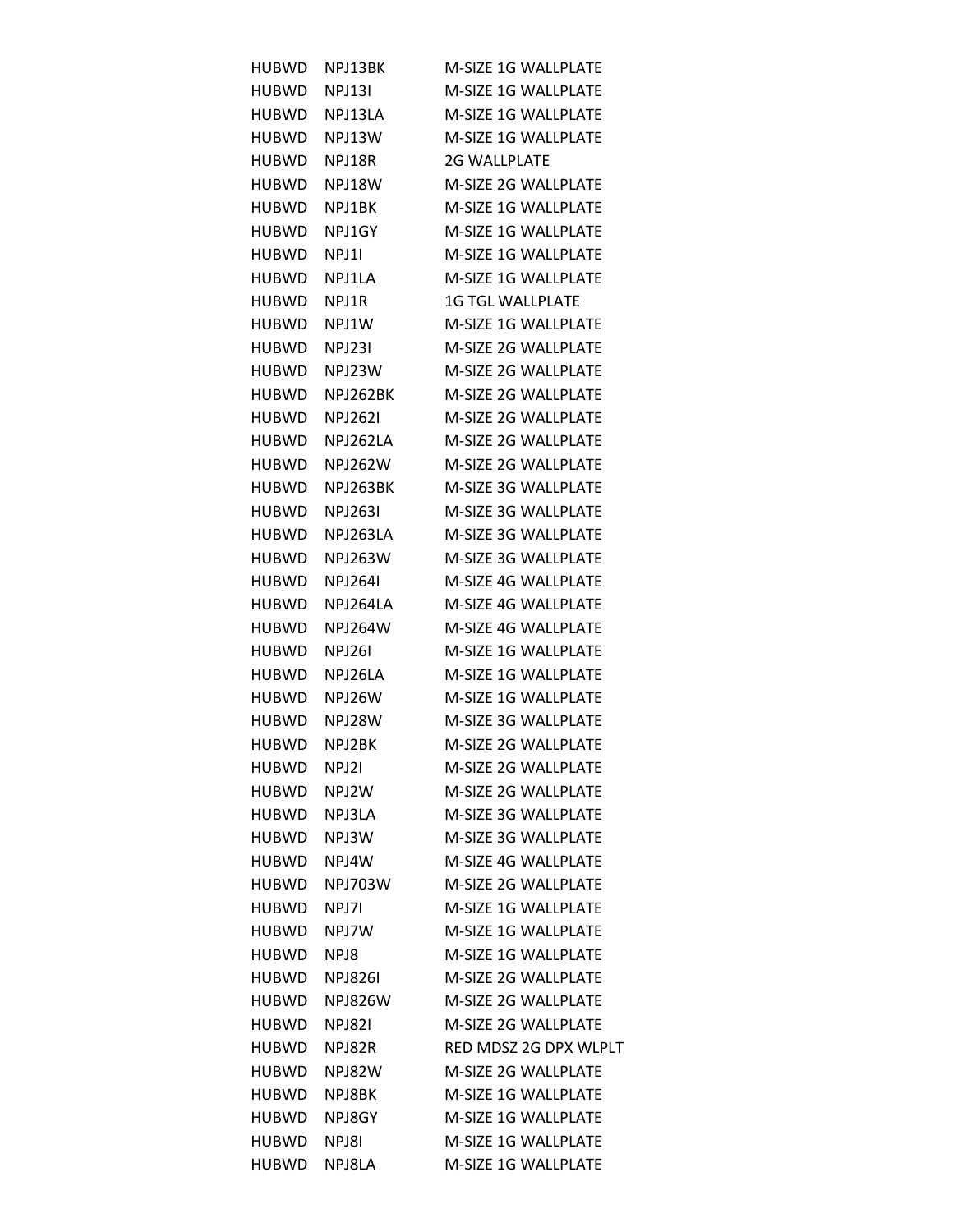| <b>HUBWD</b> | NPJ8R            | M-SIZE 1G WALLPLATE             |
|--------------|------------------|---------------------------------|
| <b>HUBWD</b> | NPJ8W            | M-SIZE 1G WALLPLATE             |
| HUBWD        | <b>NS735W</b>    | FLUSH MOUNT PH JACK WHITE       |
| HUBWD        | NS751LA          | LALM MDSZ WLJCK W/F-CON         |
| HUBWD        | <b>NS751W</b>    | WHT MDSZ WL JCK W/F-CON         |
| <b>HUBWD</b> | <b>NS755W</b>    | 6POS 6C WHT JCK W/F-CON         |
| HUBWD        | <b>RA756W</b>    | <b>BLANK WHT TOGGLE ADAPTER</b> |
| <b>HUBWD</b> | RAY603PW         | 3WAY 600W 120V DIMMER           |
| <b>HUBWD</b> | <b>RC101W</b>    | 15A SP TOG WH SWITCH            |
| <b>HUBWD</b> | <b>RC103W</b>    | 15A 3W TOG WH SWITCH            |
| <b>HUBWD</b> | <b>RCD101W</b>   | 15A SP ROCKER WH SWITCH         |
| <b>HUBWD</b> | RDV603PLA        | 600W 120V LA DIMMER             |
| <b>HUBWD</b> | RDV603PW         | 600W 120V WH DIMMER             |
| <b>HUBWD</b> | <b>RL124</b>     | 600W 250V LMPHLDR PIGTAIL       |
| <b>HUBWD</b> | RL8504           | 600W 600V LAMP HOLDER           |
| <b>HUBWD</b> | RL8512           | 600W 250V LAMP HOLDER           |
| <b>HUBWD</b> | RR151CHWTR       | 15A CLC SGL RCPT                |
|              |                  |                                 |
| <b>HUBWD</b> | RR15SBKTR        | 15A 125V RESI DUP RCP           |
| <b>HUBWD</b> | RR15SITR         | 15A 125V RESI DUP RCP           |
| <b>HUBWD</b> | RR15SIWRTR       | 15A 125V DUP RCPT               |
| <b>HUBWD</b> | RR15SLATR        | 15A 125V RESI DUP RCP           |
| <b>HUBWD</b> | RR15STR          | 15A 125V RESI DUP RCP           |
| <b>HUBWD</b> | RR15SWTR         | 15A 125V RESI DUP RCP           |
| <b>HUBWD</b> | RR15SWWRTR       | 15A 125V DUP RCPT               |
| <b>HUBWD</b> | RR2011           | 20A 125V RESI SGL RCPT          |
| <b>HUBWD</b> | RR201ITR         | 20A 125V SGL RCPT               |
| HUBWD        | RR201WTR         | 20A 125V SGL RCPT               |
| <b>HUBWD</b> | RR430            | 30A 125/250V SB RECPT           |
| HUBWD RR430F |                  | 30A 125/250V SB RECPT           |
| HUBWD        | <b>RR450</b>     | 50A 125/250V SB RECPT           |
| <b>HUBWD</b> | <b>RR450F</b>    | 50A 125/250V SB RECPT           |
| <b>HUBWD</b> | RRD15SBKTR       | 15A 125V RESI DUP RCP           |
|              | HUBWD RRD15SLATR | 15A 125V RES DUP RCP            |
| <b>HUBWD</b> | RRD15SWTR        | 15A 125V RESI DUP RCP           |
| HUBWD        | RRD15W           | 15A 125V RESI DUP RCPT          |
| HUBWD        | RS115BK          | SP 15A 120V RESI TOG SW         |
| HUBWD        | <b>RS1151</b>    | 15A 120V IV RESI TOG SW         |
| <b>HUBWD</b> | RS115LA          | 15A 120V LA RESI TOG SW         |
| HUBWD        | <b>RS115W</b>    | 15A 120V WH RESI TOG SW         |
| HUBWD        | RS315BK          | 3WY 15A 120V TGL SW             |
| <b>HUBWD</b> | <b>RS3151</b>    | 15A 120V IV RESI TOG SW         |
| <b>HUBWD</b> | RS315LA          | 15A 120V LA RESI TOG SW         |
| <b>HUBWD</b> | RS315W           | 15A 120V WH RESI TOG SW         |
| <b>HUBWD</b> | <b>RS4151</b>    | 15A 120V IV RESI RKER SW        |
| HUBWD        | <b>RS415W</b>    | 15A 120V WH RESI RKER SW        |
| <b>HUBWD</b> | RSD115           | 15A 120/277V ROCKER SW          |
| HUBWD        | RSD115BK         | 15A 120/277V ROCKER SW          |
| <b>HUBWD</b> | RSD115LA         | 15A 120/277V ROCKER SW          |
|              |                  |                                 |